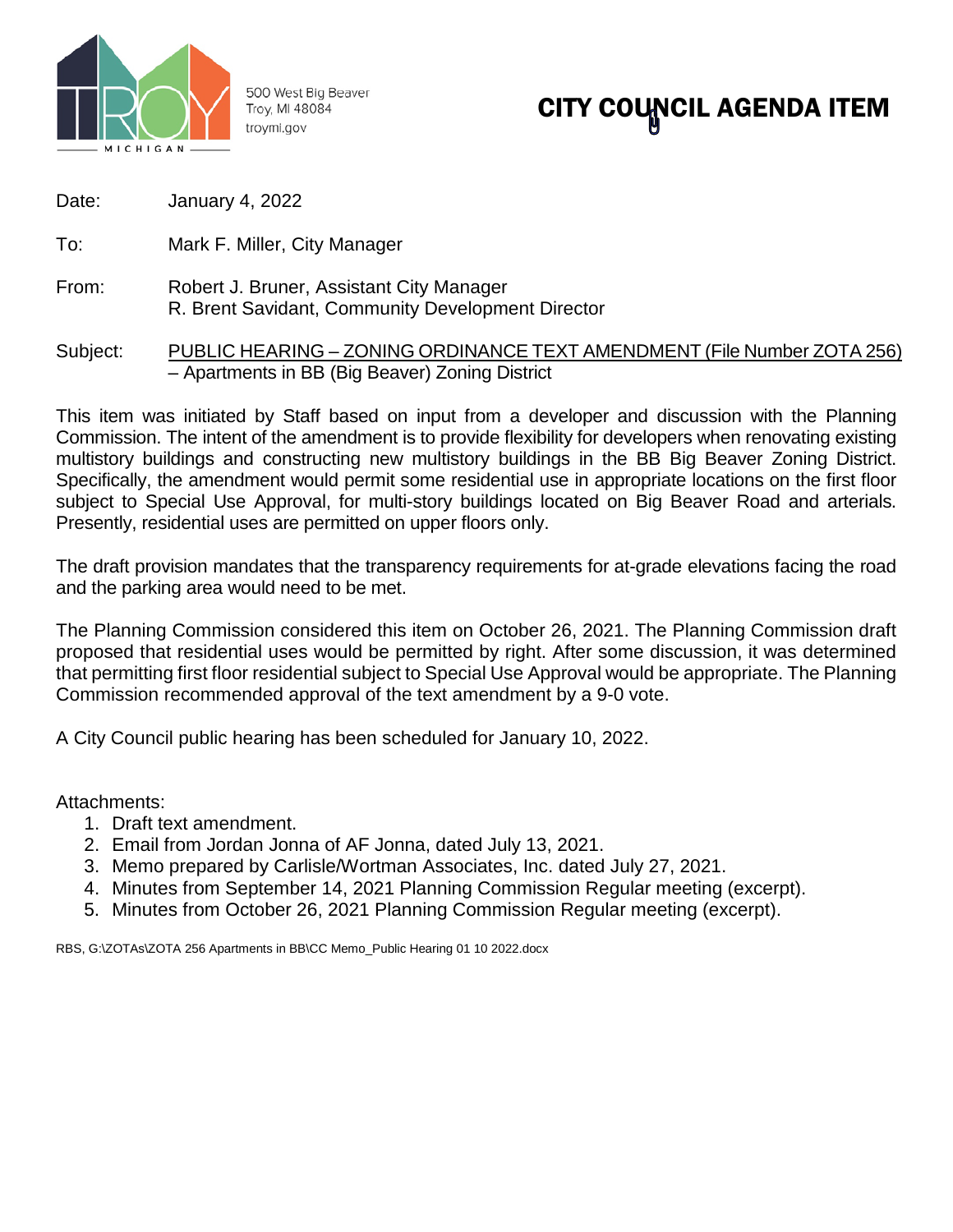# CITY OF TROY

## AN ORDINANCE TO AMEND CHAPTER 39 OF THE CODE OF THE CITY OF TROY CITY COUNCIL PUBLIC HEARING DRAFT

The City of Troy ordains:

## Section 1. Short Title

This Ordinance shall be known and may be cited as an amendment to Chapter 39, Zoning Ordinance, of the Code of the City of Troy.

## Section 2. Amendment

Chapter 39 of the Code of the City of Troy is amended as follows:

## **Revise Table 5.04.C-1 to read as follows:**

| Table 5.04.C-1              |                             |                     |                   |                                     |                  |                   |                              |                   |                    |  |
|-----------------------------|-----------------------------|---------------------|-------------------|-------------------------------------|------------------|-------------------|------------------------------|-------------------|--------------------|--|
| <b>Use Groups Permitted</b> |                             |                     |                   |                                     |                  |                   |                              |                   |                    |  |
| Use Group                   | Site Type BB: A Major Sites |                     |                   | <b>Site Type BB: B Medium Sites</b> |                  |                   | Site Type BB: C: Minor Sites |                   |                    |  |
| (Table 5.03-1)              | Street BB: A:               | <b>Street BB:</b>   | <b>Street</b>     | <b>Street</b>                       | <b>Street</b>    | <b>Street</b>     | <b>Street BB:</b>            | <b>Street BB:</b> | Street Type BB: C: |  |
|                             | <b>Big Beaver</b>           | <b>B: Arterials</b> | Type BB:          | BB: A: Big                          | <b>BB</b> : B:   | Type BB:          | A: Big                       | B:                | <b>Collectors</b>  |  |
|                             |                             |                     | $\mathbf{C}$      | <b>Beaver</b>                       | <b>Arterials</b> | $\mathbf{C}$      | <b>Beaver</b>                | <b>Arterials</b>  |                    |  |
|                             |                             |                     | <b>Collectors</b> |                                     |                  | <b>Collectors</b> |                              |                   |                    |  |
| $\mathbf{1}$                | <b>NP</b>                   | <b>NP</b>           | <b>NP</b>         | <b>NP</b>                           | <b>NP</b>        | <b>NP</b>         | <b>NP</b>                    | <b>NP</b>         | <b>NP</b>          |  |
| Residential                 |                             |                     |                   |                                     |                  |                   |                              |                   |                    |  |
| 2                           | UP / S                      | UP / S              | P                 | UP / S                              | UP / S           | P                 | UP/S                         | UP / S            | P                  |  |
| Residential/Lodging         |                             |                     |                   |                                     |                  |                   |                              |                   |                    |  |
|                             | P                           | P                   | P                 | P                                   | P                | P                 | P                            | P                 | P                  |  |
| Office/Institution          |                             |                     |                   |                                     |                  |                   |                              |                   |                    |  |
| $4*$                        | <b>NP</b>                   | <b>NP</b>           | <b>NP</b>         | <b>NP</b>                           | <b>NP</b>        | <b>NP</b>         | <b>NP</b>                    | <b>NP</b>         | <b>NP</b>          |  |
| Auto/Transportation         |                             |                     |                   |                                     |                  |                   |                              |                   |                    |  |
| $5***$                      | P                           | P                   | P                 | P                                   | P                | P                 | P                            | P                 | P                  |  |
| Retail/ Entertainment       |                             |                     |                   |                                     |                  |                   |                              |                   |                    |  |
| / Service                   |                             |                     |                   |                                     |                  |                   |                              |                   |                    |  |
| 6                           | <b>NP</b>                   | <b>NP</b>           | <b>NP</b>         | <b>NP</b>                           | <b>NP</b>        | <b>NP</b>         | <b>NP</b>                    | <b>NP</b>         | <b>NP</b>          |  |
| Misc. Commercial            |                             |                     |                   |                                     |                  |                   |                              |                   |                    |  |
|                             | <b>NP</b>                   | <b>NP</b>           | <b>NP</b>         | <b>NP</b>                           | <b>NP</b>        | <b>NP</b>         | <b>NP</b>                    | <b>NP</b>         | <b>NP</b>          |  |
| Industrial                  |                             |                     |                   |                                     |                  |                   |                              |                   |                    |  |

P - Permitted Use Groups

UP / S - Permitted use groups in upper stories only for portion of building that fronts on public right of way / Special Use Approval required for any portion of the building that does not front on a public right of way.

S - Special Use Approval Groups

\*Drive-through uses for Financial Institutions are allowed under special use in compliance with Section 5.04.5.d

\*\*Lodging uses are permitted subject to Special Use Approval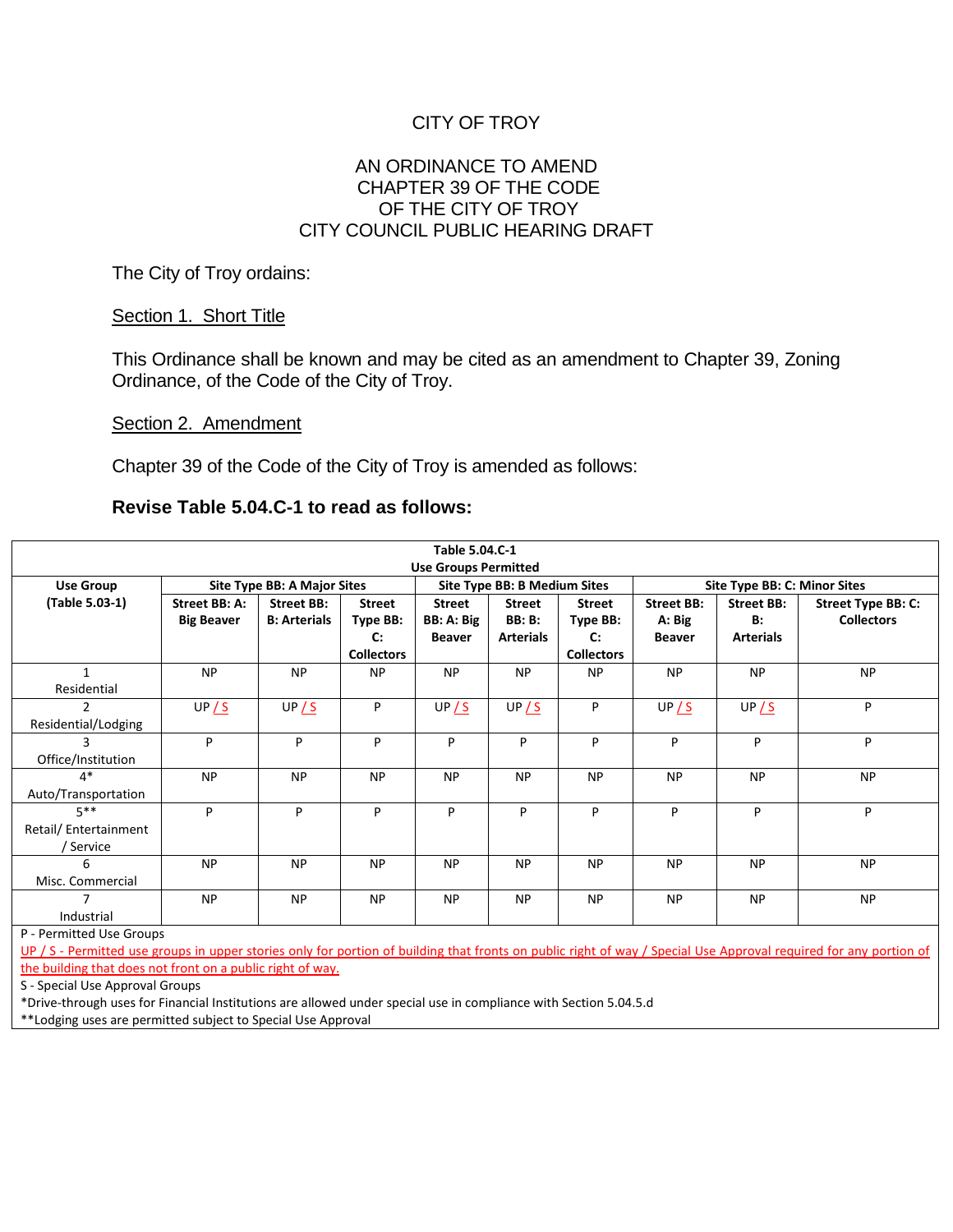## Section 3. Savings

All proceedings pending, and all rights and liabilities existing, acquired or incurred, at the time this Ordinance takes effect, are hereby saved. Such proceedings may be consummated under and according to the ordinance in force at the time such proceedings were commenced. This ordinance shall not be construed to alter, affect, or abate any pending prosecution, or prevent prosecution hereafter instituted under any ordinance specifically or impliedly repealed or amended by this ordinance adopting this penal regulation, for offenses committed prior to the effective date of this ordinance; and new prosecutions may be instituted and all prosecutions pending at the effective date of this ordinance may be continued, for offenses committed prior to the effective date of this ordinance, under and in accordance with the provisions of any ordinance in force at the time of the commission of such offense.

## Section 4. Severability Clause

Should any word, phrase, sentence, paragraph or section of this Ordinance be held invalid or unconstitutional, the remaining provision of this ordinance shall remain in full force and effect.

## Section 5. Effective Date

This amendment to the Zoning Ordinance shall take effect seven (7) days after publication, which shall be published within 15 days of adoption, as required the Michigan Zoning Enabling Act (Act 110 of 2006).

This Ordinance is enacted by the Council of the City of Troy, Oakland County, Michigan, at a regular meeting of the City Council held at City Hall, 500 W. Big Beaver, Troy, MI, on the \_\_\_\_\_\_\_ day of \_\_\_\_\_\_\_\_\_\_\_\_\_, 2022.

Ethan Baker, Mayor

\_\_\_\_\_\_\_\_\_\_\_\_\_\_\_\_\_\_\_\_\_\_\_\_\_\_\_\_\_\_ Aileen Dickson, City Clerk

\_\_\_\_\_\_\_\_\_\_\_\_\_\_\_\_\_\_\_\_\_\_\_\_\_\_\_\_\_\_

G:\ZOTAs\ZOTA 256 Apartments in BB\CC Public Hearing Draft ZOTA 256.doc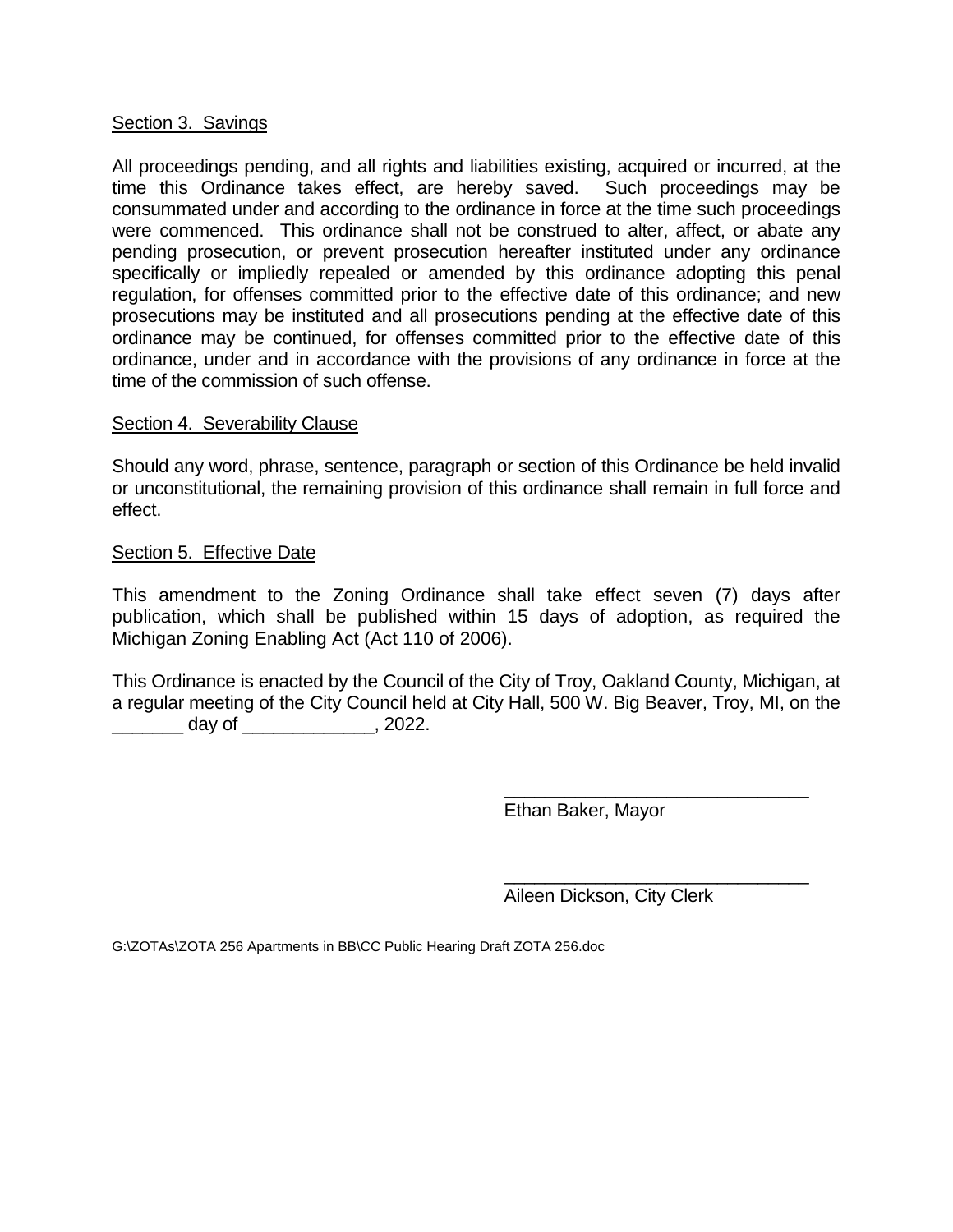| From:        | Jordan Jonna                                 |
|--------------|----------------------------------------------|
| To:          | <b>Brent Savidant</b>                        |
| $Cc$ :       | jasong@tower-construct.com; "Williams, Eric" |
| Subject:     | <b>Big Beaver</b>                            |
| Date:        | Tuesday, July 13, 2021 1:27:16 PM            |
| Attachments: | image001.png                                 |

**CAUTION:** This email did not originate from within the City of Troy. Do not click links or open attachments unless you recognize the sender and know the content is safe.

Hi Brent,

This is a formal request to the Planning Commission to consider amending Table 5.04.C-1 in the BB Big Beaver section of the Zoning Ordinance. Specifically, footnote "UP" in Table 5.04.C-1 as it relates to Use Groups for Site Type BB:B and permitting Residential/Lodging in upper stories only. I believe the intent of the BB Big Beaver Form Based District is for buildings located in close proximity to Big Beaver to engage the street through building placement and transparency. I do not believe it is the intent of the BB Big Beaver Zoning District to totally prohibit residential on the first floor, particularly when there are building facades that do not have a relationship with the street.

I propose amending the footnote in Table 5.04.C-1 from "UP - Permitted Use Groups in Upper Stories Only" to "**UP – Permitted on Upper Floors and on the First Floor, provided Transparency Requirements are met**", or something to that effect. The intent would be to permit some residential/lodging on the first floor in the Big Beaver District but not at the expense of good design and the relationship between the building and the street.

It appears that repurposing vacant office buildings to apartments and condominiums will be a market trend as we recover from the pandemic. There will likely be more new residential buildings proposed, as Big Beaver continues to evolve. This simple amendment will assist property owners and developers with future design by affording the opportunity for some residential units on the first floor along Big Beaver.

The proposed amendment is also consistent with the City of Troy Master Plan and the Big Beaver Corridor Study.

Thank you, Jordan

#### **Jordan Jonna**

4036 Telegraph Road, Suite 201 Bloomfield Hills, MI 48302 Ph: (248) 593-6200 Ext. 103 Cell: (248) 431-0350 [JJonna@AFJonna.com](mailto:JJonna@AFJonna.com)

*To View Our Properties, please visit our website:* [www.afjonna.com](http://www.afjonna.com/)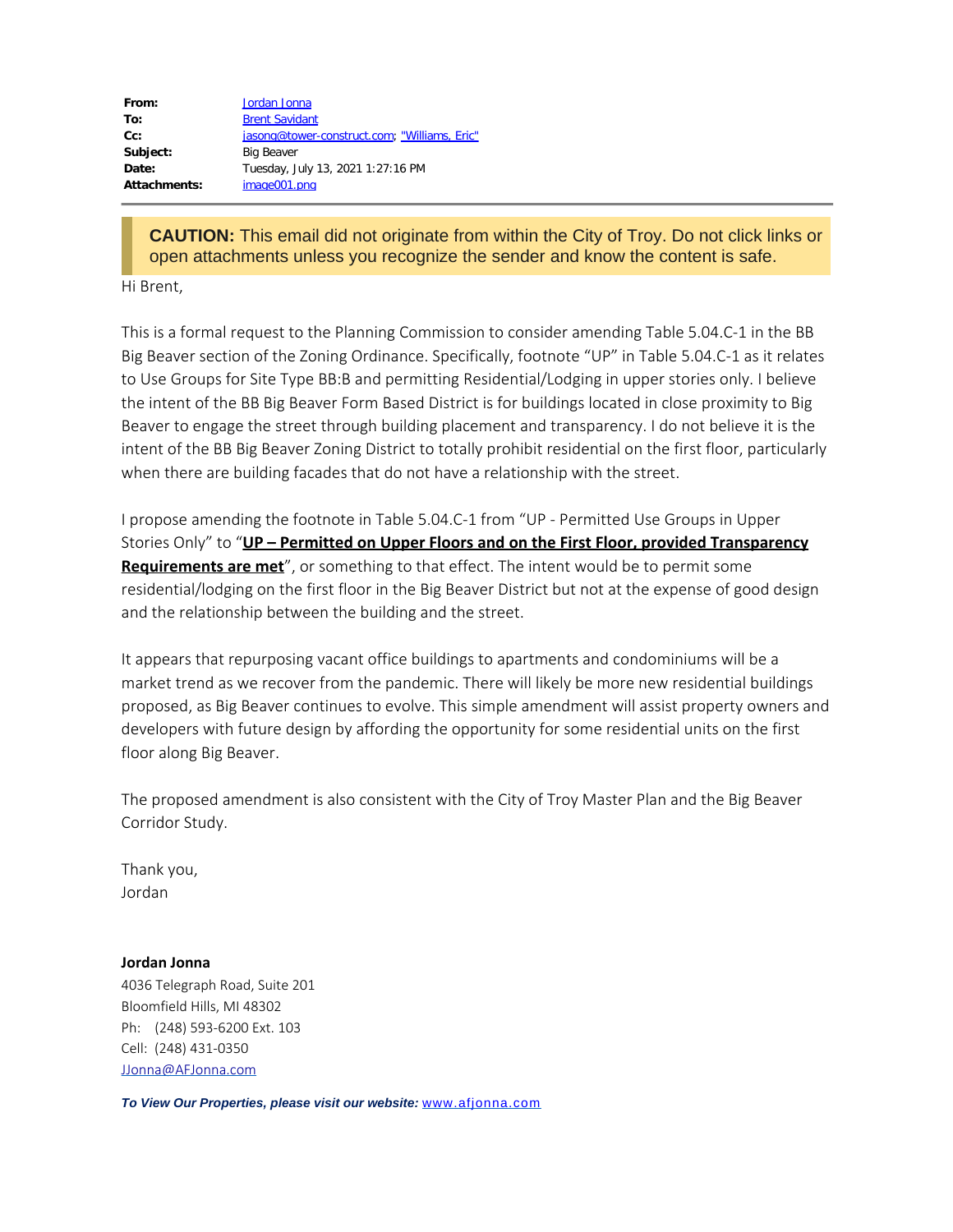

**117 NORTH FIRST STREET** SUITE 70 ANN ARBOR, MI 48104 734.662.2200 734.662.1935 FAX

To: Troy Planning Commission Brent Savidant, AICP

From: Ben Carlisle, AICP

Date: July 27, 2021

RE: Residential uses on first floor in Big Beaver District

Recently the City of Troy was asked to consider an amendment to the BB Big Beaver Form Based District regarding allowing residential uses on the first floor. Table 5.04.C-1 states that residential/lodging is permitted on upper floors only, for Street Type A Big Beaver and street type B Collector. The purpose of requiring a non-residential first floor use only is to provide for transparency and visual interest from the street. Residential uses on the first floor will want privacy and cover windows with blinds and curtains, thus defeating the purpose of transparency.

However, the Master Plan encourages and the Zoning Ordinance permits the repurposing of underutilized buildings along Big Beaver for residential uses. As discussed with developers, and evidenced by the recent email (see Jordan Jonna's July  $13<sup>th</sup>$  email), requiring buildings to have their entire first floor as non-residential is a hinderance to repurposing these buildings.

As briefly discussed with the Planning Commission, we are proposing a text amendment that maintains non-residential uses where appropriate to provide visual interest along Big Beaver from the street, but allows for portions of the first floor to be utilized by residential uses.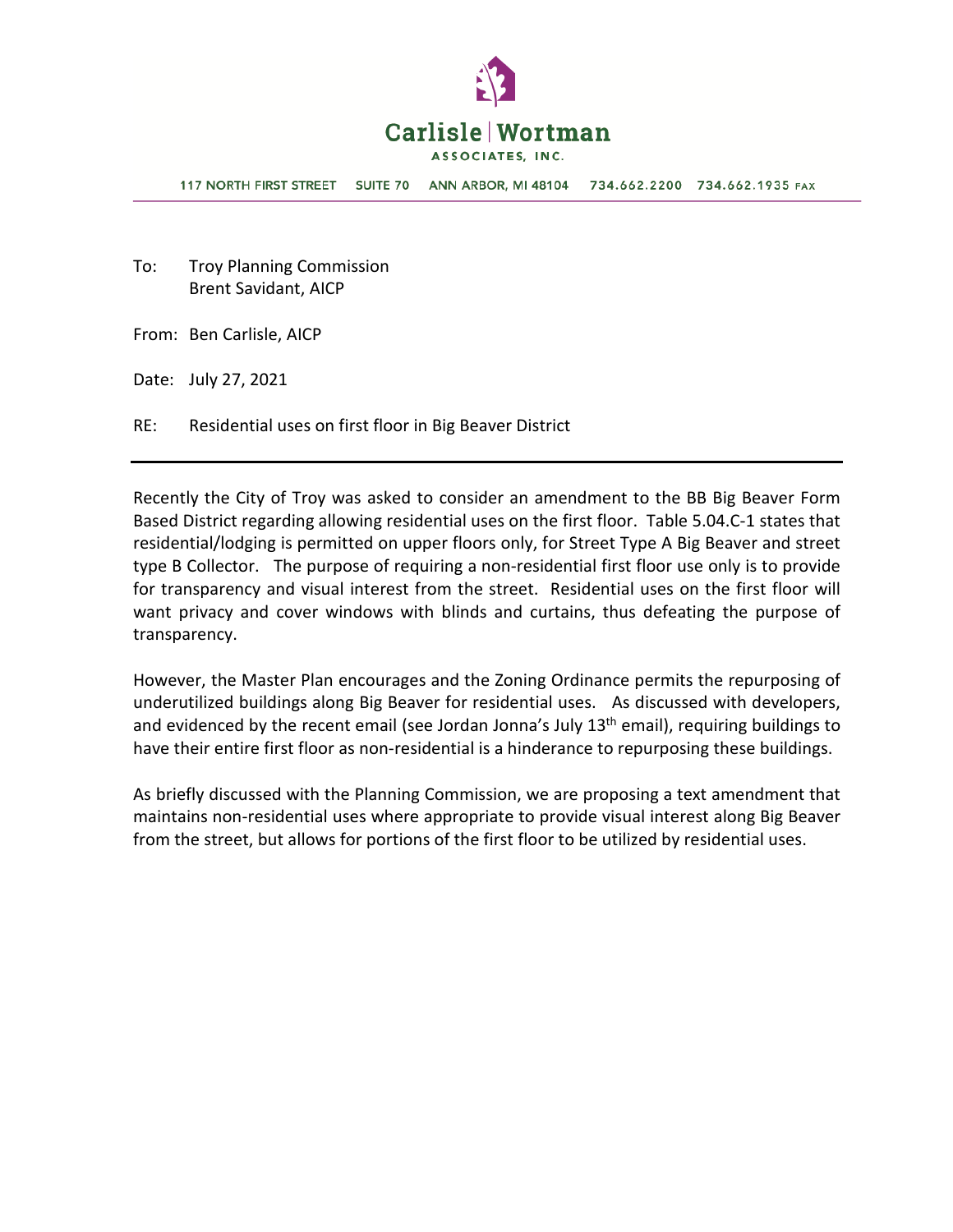## **Proposed Language:**

New language is red:

| Table 5.04.C-1                                                      |                             |     |                     |                   |               |                              |                   |                      |                              |                       |
|---------------------------------------------------------------------|-----------------------------|-----|---------------------|-------------------|---------------|------------------------------|-------------------|----------------------|------------------------------|-----------------------|
| <b>Use Groups Permitted</b>                                         |                             |     |                     |                   |               |                              |                   |                      |                              |                       |
| Use Group (Table 5.03-                                              | Site Type BB: A Major Sites |     |                     |                   |               | Site Type BB: B Medium Sites |                   |                      | Site Type BB: C: Minor Sites |                       |
| 1)                                                                  | <b>Street</b>               | BB: | Street BB:          | <b>Street</b>     | <b>Street</b> | <b>Street</b>                | <b>Street</b>     | <b>Street</b><br>BB: | Street BB:                   | Street Type           |
|                                                                     | А:                          | Big | <b>B: Arterials</b> | Type BB:          | BB: A: Big    | BB:<br><b>B:</b>             | Type BB:          | Big<br>А:            | <b>B: Arterials</b>          | BB:<br>$\mathbf{C}$ : |
|                                                                     | <b>Beaver</b>               |     |                     | $\mathbf{C}$ :    | <b>Beaver</b> | <b>Arterials</b>             | $\mathbf{C}$      | <b>Beaver</b>        |                              | <b>Collectors</b>     |
|                                                                     |                             |     |                     | <b>Collectors</b> |               |                              | <b>Collectors</b> |                      |                              |                       |
|                                                                     | <b>NP</b>                   |     | <b>NP</b>           | <b>NP</b>         | <b>NP</b>     | <b>NP</b>                    | <b>NP</b>         | <b>NP</b>            | <b>NP</b>                    | <b>NP</b>             |
| Residential                                                         |                             |     |                     |                   |               |                              |                   |                      |                              |                       |
| $\overline{2}$                                                      | UP/P                        |     | UP/P                | P                 | UP/P          | UP/P                         | P                 | UP/P                 | UP/P                         | P                     |
| Residential/Lodging                                                 |                             |     |                     |                   |               |                              |                   |                      |                              |                       |
| 3                                                                   | P                           |     | P                   | P                 | P             | P                            | P                 | P                    | P                            | P                     |
| Office/Institution                                                  |                             |     |                     |                   |               |                              |                   |                      |                              |                       |
| $4*$                                                                | <b>NP</b>                   |     | <b>NP</b>           | <b>NP</b>         | <b>NP</b>     | <b>NP</b>                    | <b>NP</b>         | <b>NP</b>            | <b>NP</b>                    | <b>NP</b>             |
| Auto/Transportation                                                 |                             |     |                     |                   |               |                              |                   |                      |                              |                       |
| $5***$                                                              | P                           |     | P                   | P                 | P             | P                            | P                 | P                    | P                            | P                     |
| Retail/Entertainment                                                |                             |     |                     |                   |               |                              |                   |                      |                              |                       |
| /Service                                                            |                             |     |                     |                   |               |                              |                   |                      |                              |                       |
| 6                                                                   | <b>NP</b>                   |     | <b>NP</b>           | <b>NP</b>         | <b>NP</b>     | <b>NP</b>                    | <b>NP</b>         | <b>NP</b>            | <b>NP</b>                    | <b>NP</b>             |
| Misc. Commercial                                                    |                             |     |                     |                   |               |                              |                   |                      |                              |                       |
| 7                                                                   | <b>NP</b>                   |     | <b>NP</b>           | <b>NP</b>         | <b>NP</b>     | <b>NP</b>                    | <b>NP</b>         | <b>NP</b>            | <b>NP</b>                    | <b>NP</b>             |
| Industrial                                                          |                             |     |                     |                   |               |                              |                   |                      |                              |                       |
| $\mathbf{D}$ . $\mathbf{D}$ and the set of the set $\mathbf{D}$ and |                             |     |                     |                   |               |                              |                   |                      |                              |                       |

P-Permitted Use Groups

UP / P - Permitted use groups in upper stories only for portion of building that fronts on public ROW. Permitted use group for any portion of the building that does not front on a public ROW.

S-Special Use Approval Groups

\*Drive-through uses for Financial Institutions are allowed under special use in compliance with Section 5.04.5.d

\*\*Lodging uses are permitted subject to Special Use Approval

R. Calin

CARLISLE/WORTMAN ASSOC., INC. Benjamin R. Carlisle, LEED AP, AICP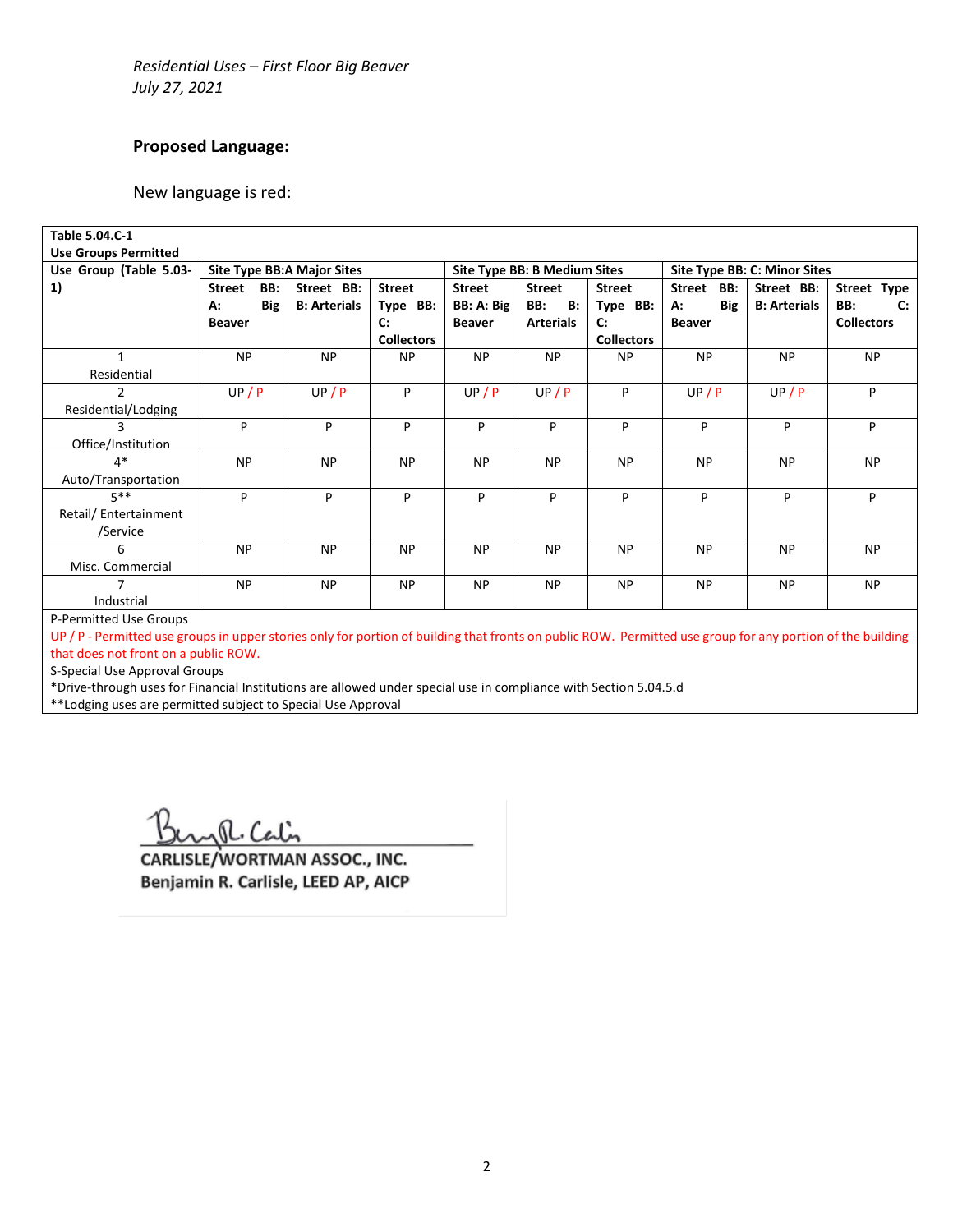# **OTHER ITEMS**

## 6. ZONING ORDINANCE TEXT AMENDMENT (ZOTA 256) – Residential Uses in BB Zoning District

Mr. Savidant addressed a recent email message from a developer for consideration to provide flexibility for developers when renovating existing multistory buildings and constructing new multistory buildings in the Big Beaver zoning district. The intent of the amendment would permit some residential use in appropriate locations on the first floor for sites located on Big Beaver Road and arterials.

There was discussion on:

- Transparency requirements; administrative role.
- Permit residential on building/parking lot side only, not on right of way.
- Opportunity to utilize/repurpose public buildings, vacancy, underutilized parking lots.
- Special Use approval versus permit by right; function of Special Use approval.
- Consideration of more definitive role by Planning Commission in approval process.
- Residential use less intense than commercial.
- Apply amendment to existing and/or new buildings.
- Investment / marketing strategy determination of developer.
- Residential would attract walkability in Big Beaver area.
- Maintain integrity of Master Plan and Zoning Ordinance.
- Opportunity for unique housing types.

The administration will take into consideration Board comments and bring the proposed amendment back for discussion at a future meeting.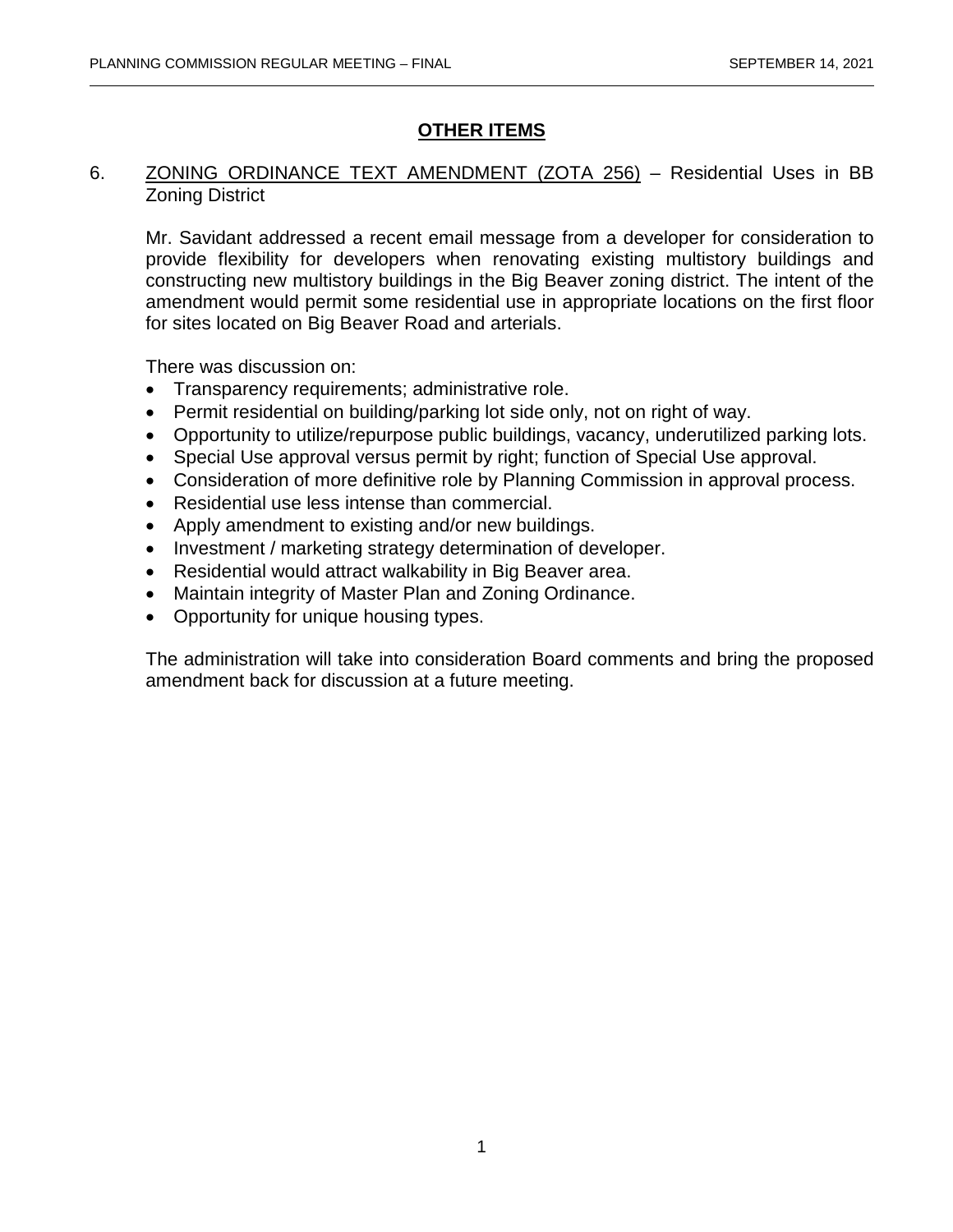# **ZONING ORDINANCE TEXT AMENDMENT**

## 5. PUBLIC HEARING – ZONING ORDINANCE TEXT AMENDMENT (File Number ZOTA 256) – Residential Uses in BB Zoning District

Mr. Savidant said the intent of the proposed Zoning Ordinance Text Amendment is to provide flexibility for developers when renovating existing multi-story buildings and constructing new multi-story buildings in the Big Beaver zoning district. He said the amendment would permit some residential use in appropriate locations on the first floor for sites located on Big Beaver and arterials, which presently residential uses are permitted only on upper floors.

## PUBLIC HEARING OPENED

There was no one present to speak.

## PUBLIC HEARING CLOSED

Ms. Perakis expressed opposition to the proposed text amendment. She said it is clearly a contradiction to the Master Plan, that she sees no unique circumstances that would warrant a rezoning, that we are not permitted to rezone property simply to make a more valuable use, and we are not permitted to rezone property to reassure a developer is able to maximize their profits. Ms. Perakis said she had hoped the developer who initiated the email message was present to address the Board.

Mr. Rauch said he supports the proposed text amendment with a Special Use requirement. He does not think one solution fits all. Mr. Rauch asked what would happen to parking lots if residential is developed. He addressed office vacancy, walkability in downtown area and potential opportunity for developers.

Mr. Savidant said it would be a simple change to the proposed text amendment to change the first floor lodging to a Special Use requirement. He said a Special Use application would add an additional layer to the application process and Special Use standards would apply. He said it could be a better step in direction for the developer. Mr. Savidant said approval of a Special Use by the Planning Commission would be subjective.

There was discussion on:

- Potential of residential development attracting more commercial development.
- Viable walkability throughout City.
- Existing buildings with residential on first floor; relationship to Big Beaver.
- Consensus to revise amendment to require Special Use application.